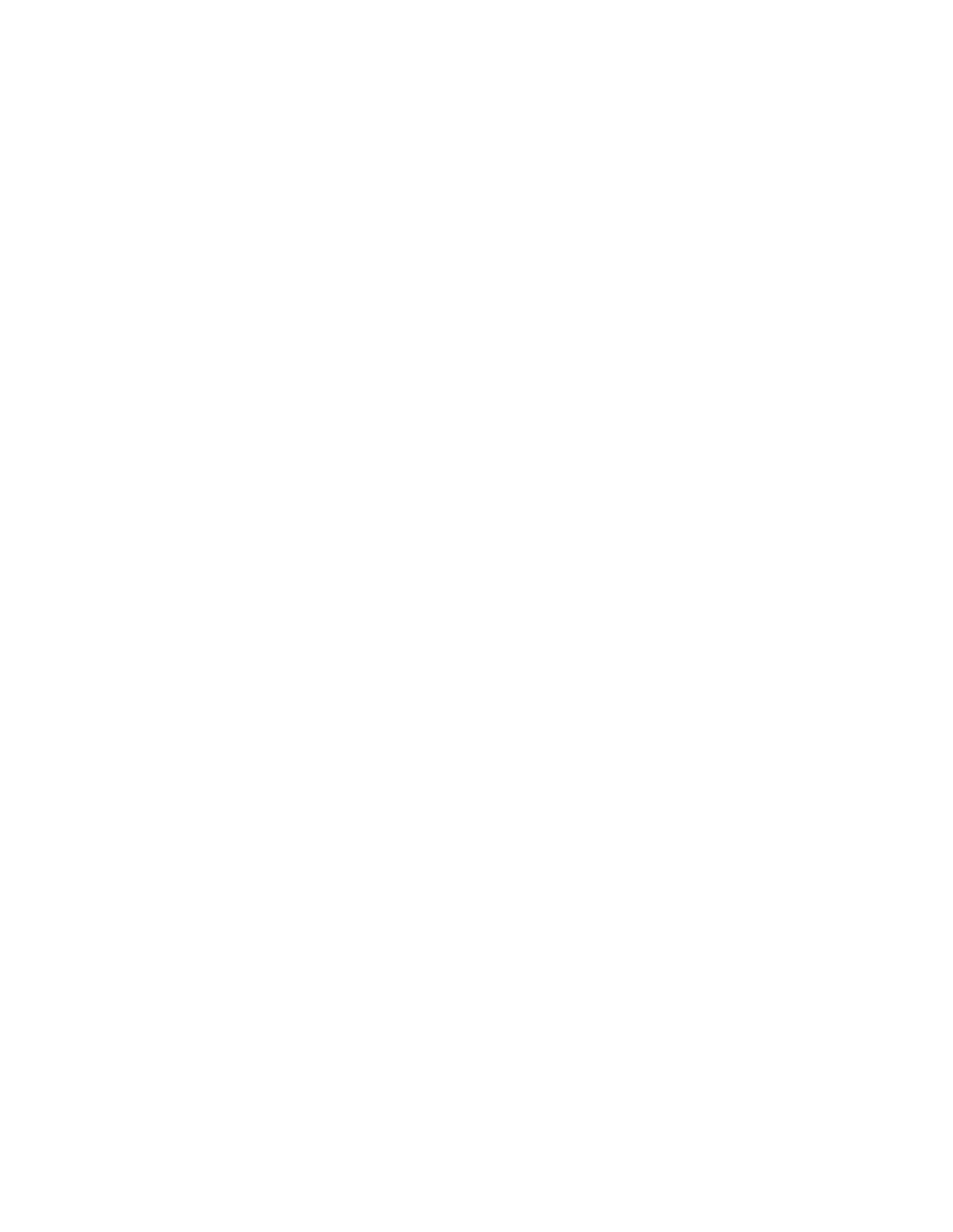### **In the case of Raguž v. Serbia,**

The European Court of Human Rights (Third Section), sitting as a Chamber composed of:

 Luis López Guerra, *President,*  Ján Šikuta,

Dragoljub Popović,

Kristina Pardalos,

Johannes Silvis,

Valeriu Gritco,

Iulia Antoanella Motoc, *judges,*

and Stephen Phillips, *Section Registrar,*

Having deliberated in private on 17 March 2015,

Delivers the following judgment, which was adopted on that date:

# PROCEDURE

1. The case originated in an application (no. 8182/07) against the Republic of Serbia lodged with the Court under Article 34 of the Convention for the Protection of Human Rights and Fundamental Freedoms ("the Convention") by a Croatian national, Mr Vinko Raguž ("the applicant"), on 8 February 2007.

2. The applicant was initially represented by Mr Mihailo Petrović, a lawyer practicing in Gornji Milanovac, and subsequently by Ms V. Knežević, a lawyer practising in Dubrovnik. The Serbian Government ("the Government") were represented by their Agent, Mr S. Carić.

3. The applicant complained under Article 6 § 1 of the Convention and Article 1 of Protocol No. 1 thereto, about the non-enforcement of the final domestic judgment rendered in his favour.

4. On 8 March 2012 the application was communicated to the Government.

5. Further to the notification under Article 36 § 1 of the Convention and Rule 44 § 1 (a), the Croatian Government did not wish to exercise their right to intervene in the present case.

# THE FACTS

# I. THE CIRCUMSTANCES OF THE CASE

6. The applicant was born in 1940 and lives in Dubrovnik.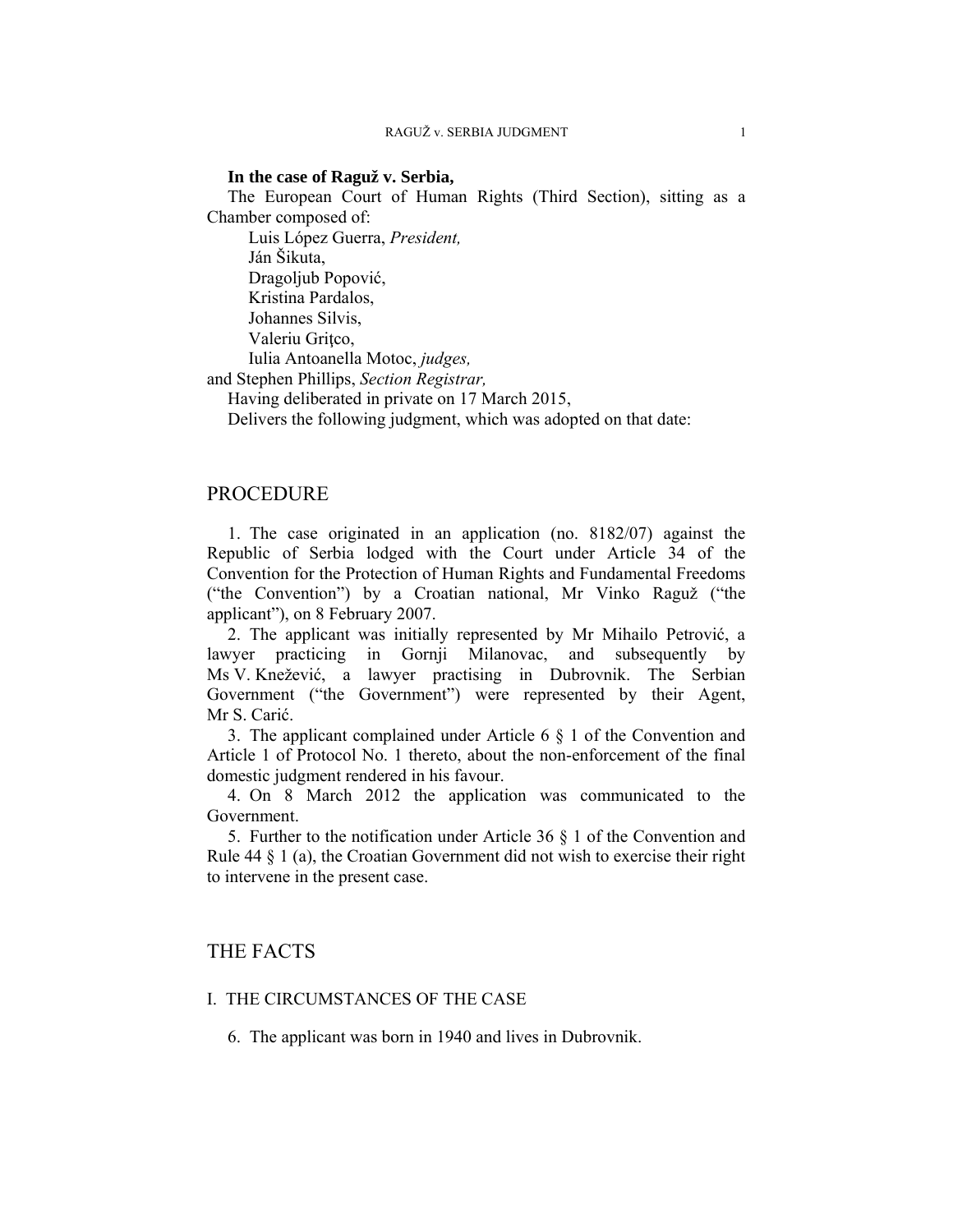7. On 18 February 2003 the Municipal Court (*Opštinski sud*) in Gornji Milanovac ordered V.T. ("the debtor") to pay to the applicant 2,500 Euros ("EUR") plus statutory interest on account of debt and 187,750 Serbian dinars ("RSD"), which was approximately EUR 3,028 at the time of the delivery of the judgment, for the costs of the civil proceedings.

8. On 23 August 2003 the District Court (*Okružni sud*) in Čačak, on appeal, reduced the award in respect of costs to RSD 97,250 (approximately EUR 1,568) and upheld the first-instance judgment for the remainder.

9. The judgment of 18 February 2003, as amended on 23 August 2003, became final on 5 September 2003.

10. On 23 October 2003, at the applicant's request, the Municipal Court ordered the enforcement of the judgment by seizure and sale of the debtor's movable assets.

11. Following three failed attempts at seizure of the debtor's movable assets, on 21 December 2004 the Municipal Court informed the applicant that the enforcement by seizure and sale of the judgment debtor's property was impossible due to the debtor's indigence.

12. On 13 July 2005 the Municipal Court terminated the enforcement proceedings. This decision was quashed on appeal on 24 October 2005 by the Municipal Court.

13. Following a further attempt at seizure of the debtor's movable assets, on 11 October 2007 the Municipal Court stayed the enforcement proceedings (*prekida se postupak izvršenja*) because of the debtor's death in the meantime.

14. On 3 June 2008 the applicant proposed that the enforcement proceedings be continued by seizure and sale of the deceased debtor's movable and immovable estate. In support of his request, the applicant submitted a court decision of 2 October 2001 by which the debtor and two other persons had previously inherited a house with a plot of land. He also requested the court to appoint a temporary representative for the debtor's heirs in accordance with Article 32 of the Enforcement Procedure Act. On 20 June 2008 the Municipal Court rejected the applicant's request. This decision was quashed on appeal on 27 March 2009 by the Municipal Court.

15. On 16 April 2009 the Municipal Court invited the applicant to provide the names and the addresses of proposed debtors, indicate the debtor's heirs, propose the means of enforcement and details and proof of ownership concerning immovable assets, all within three days, failing which his request would be rejected. It was further specified that no appeal was allowed against this decision. In the reasoning, the court found that the names and the addresses of the debtor's potential heirs were available from the decision of 2 October 2001, and that therefore, there was no need for the appointment of a temporary representative. On 8 June 2009, however, the Municipal Court instructed the applicant to advance the costs for a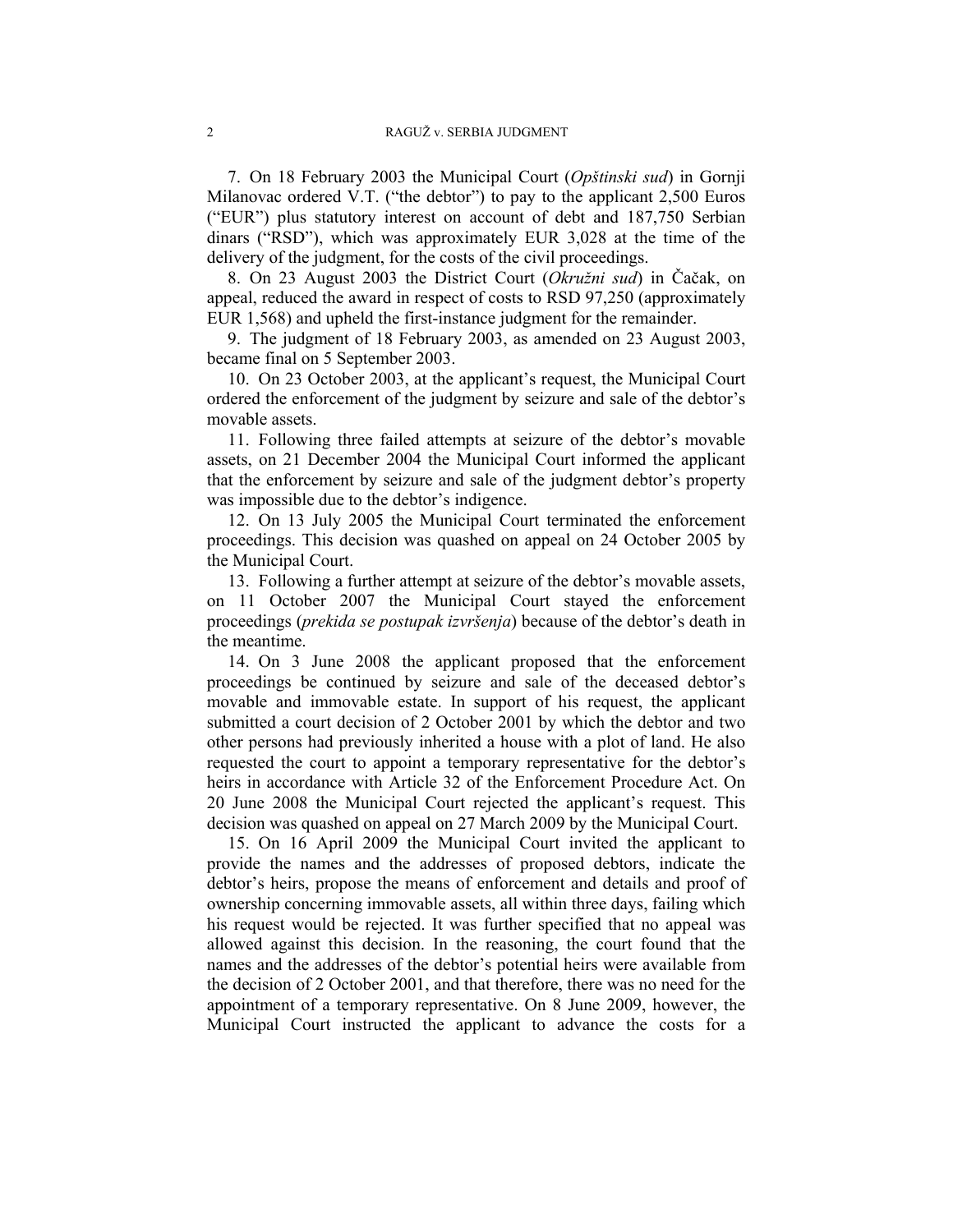temporary representative within eight days. It was also specified that no appeal was allowed against this decision.

16. On 27 August 2009 the Municipal Court rejected the applicant's request for continuation of the enforcement proceedings because of his failure to abide by the orders of 16 April and 8 June 2009. This decision was upheld on appeal on 13 October 2009.

17. According to the Government, there are eight heirs of the deceased debtor, the names and addresses of which have been known.

#### II. RELEVANT DOMESTIC LAW

## **A. The relevant enforcement procedure rules**

18. The relevant provisions of the Enforcement Procedure Act 2000 (*Zakon o izvršnom postupku*; published in the Official Gazette of the Federal Republic of Yugoslavia – "OG FRY" - no. 28/00, 73/00 and 71/01), the Enforcement Procedure Act 2004 (*Zakon o izvršnom postupku*; published in the Official Gazette of the Republic of Serbia – "OG RS" - no. 125/04) and the Enforcement Procedure Act 2011 (*Zakon o izvršenju i obezbeđenju*; published in OG RS nos. 31/11 and 99/11) are set out in *Bulović v. Serbia*, no. 14145/04, §§ 29-30, 1 April 2008; *Vukelić v. Montenegro*, no. 58258/09, §§ 43-45, 4 June 2013; and *Tešić v. Serbia*, nos. 4678/07 and 50591/12, § 43, 11 February 2014.

## **B. The relevant civil procedure rules**

19. The Civil Procedure Act 2004 (*Zakon o parničnom postupku*, published in OG RS nos. 125/04 and 111/09) was in force from 22 February 2005 until 1 February 2012. Article 214 of the Act provided that the proceedings were stayed if a party died. Article 217 further provided for the continuation of the proceedings stayed because of a party's death when the heir or representative of the estate took over the proceedings or when the court invited them to do so at the request of the opposing party.

20. The Civil Procedure Act 1977 (*Zakon o parničnom postupku*, published in the OG SFRY nos. 4/77, 36/77, 6/80, 36/80, 43/82, 72/82, 69/82, 58/84, 74/87, 57/89, 20/90, 27/90 and 35/91, as well as in OG FRY nos. 27/92, 31/93, 24/94, 12/98, 15/98 and 3/02), which was in force until 22 February 2005, contained the same provisions (see Articles 212  $\S$  1 (1) and  $215 \S 1$  thereof).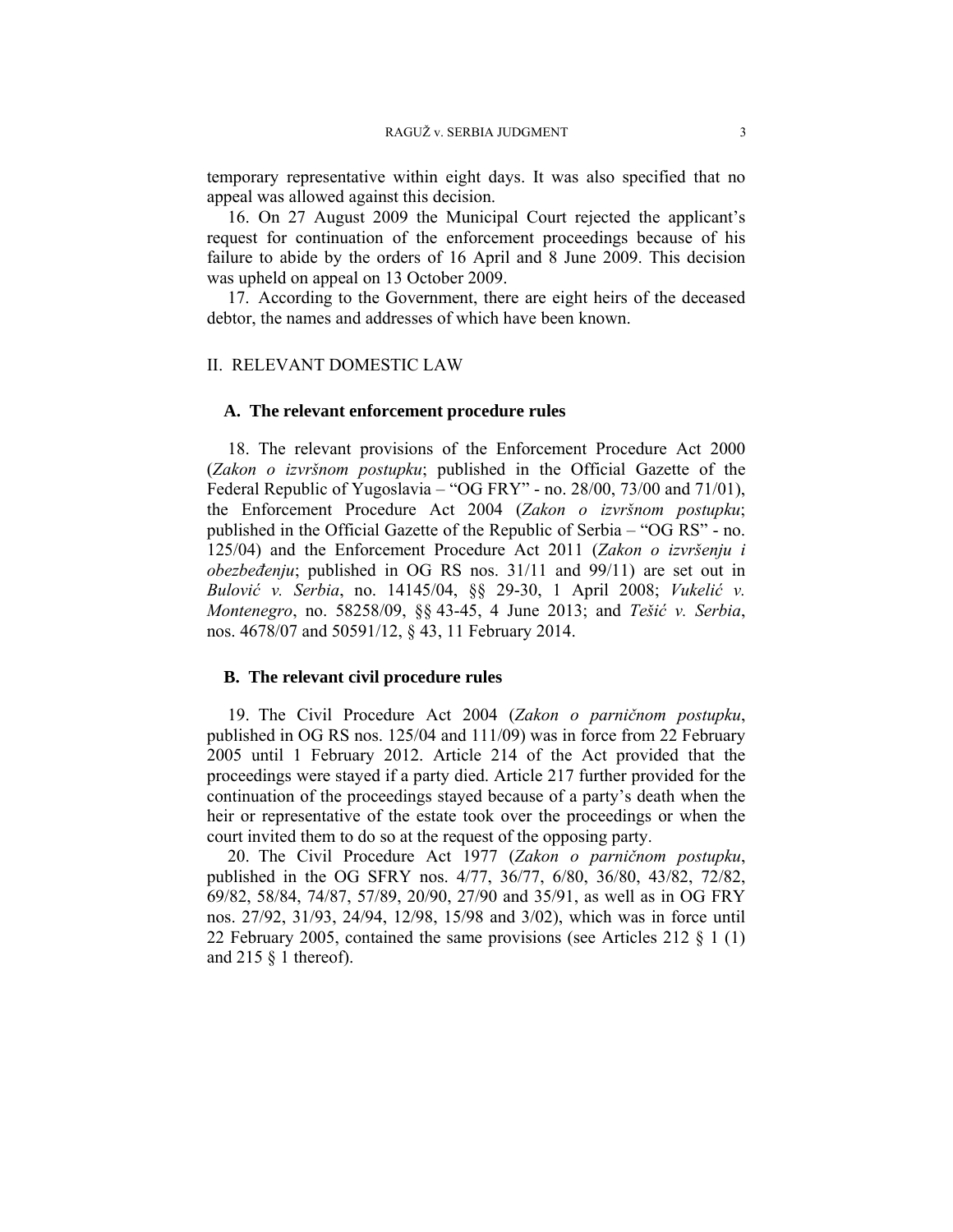# THE LAW

# I. ALLEGED VIOLATION OF ARTICLE 6 § 1 OF THE CONVENTION AND ARTICLE 1 OF PROTOCOL No. 1

21. The applicant complained under Article 6 § 1 of the Convention and Article 1 of Protocol No. 1 thereto, about the non-enforcement of the court judgment rendered in his favour, which became final in 2003. In so far as relevant, these Articles read as follows:

#### **Article 6 § 1**

"In the determination of his civil rights and obligations ... everyone is entitled to a fair ... hearing within a reasonable time ... by [a] ... tribunal ..."

#### **Article 1 of Protocol No. 1**

"Every natural or legal person is entitled to the peaceful enjoyment of his possessions..."

# **A. Admissibility**

22. The Court notes that the application is not manifestly ill-founded within the meaning of Article 35  $\S$  3 (a) of the Convention. It further notes that it is not inadmissible on any other grounds. It must therefore be declared admissible.

### **B. Merits**

### *1. Arguments of the parties*

23. The Government submitted that the enforcement proceedings had been conducted with due diligence. The delays were attributable partly to the debtor's indigence and partly to the applicant, who had made a proposal that the enforcement proceedings be continued against the debtor's immovable assets only on 3 June 2008 and had failed to abide by the court's orders of 16 April and 8 June 2009. In addition, the Government argued that the present case was complex because of the death of the debtor and the fact that the applicant lived abroad.

24. The applicant reaffirmed his complaints.

### *2. The relevant principles*

25. The Court reiterates that Article 6 § 1 of the Convention protects the implementation of final, binding judicial decisions, which, in States that accept the rule of law, cannot remain inoperative to the detriment of one party. Accordingly, the execution of a judicial decision cannot be prevented,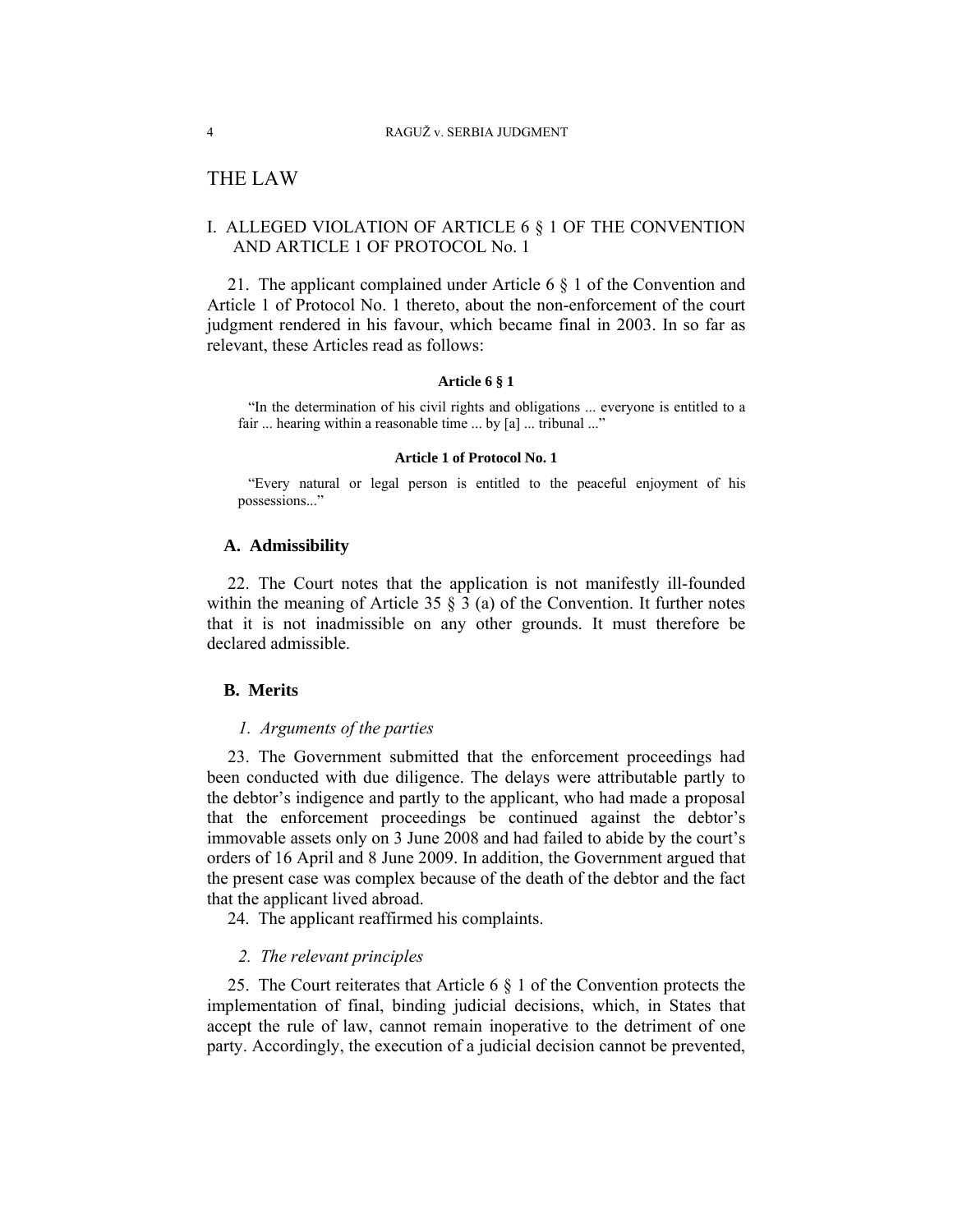invalidated or unduly delayed (see, among other authorities, *Hornsby v. Greece*, 19 March 1997, § 40, *Reports of Judgments and Decisions* 1997-II). In terms of Article 1 of Protocol No. 1, the Court notes that a "claim" can constitute a "possession" if it is sufficiently established to be enforceable (see *Burdov v. Russia*, no. 59498/00, § 40, ECHR 2002-III) and reiterates that it is under this provision, as well as Article 6 § 1 of the Convention, that the State has a positive obligation to organise a system for enforcement of judgments that is effective both in law and in practice and ensures their enforcement without undue delay (see *Fuklev v. Ukraine*, no. 71186/01, § 84, 7 June 2005). The State must also make sure that the procedures provided for in the relevant domestic legislation are complied with (see *ibid*, § 91).

26. Further, the Court notes that the State's responsibility for enforcement of a judgment against private persons extends no further than the involvement of State bodies in the enforcement procedures and that once the enforcement procedures were closed by a court in accordance with the national legislation, the responsibility of the State ends (see *Shestakov v. Russia* (dec.), no. 48757/99, 18 June 2002). Moreover, a failure to enforce a judgment because of the debtor's indigence cannot be held against the State unless and to the extent that it is imputable to the domestic authorities, for example, to their errors or delay in proceeding with the enforcement (see, *mutatis mutandis, Omasta v. Slovakia* (dec.), no. 40221/98, 10 December 2002).

27. Lastly, the Court reiterates that enforcement proceedings by their very nature need to be dealt with expeditiously (see *Comingersoll S.A. v. Portugal* [GC], no. 35382/97, § 23, ECHR 2000‑IV).

### *3. Application of the above principles to the facts of the present case*

28. The Court observes, in the first place, that the judgment of 18 February 2003, as modified on 23 August 2003, has remained unenforced to date. Secondly, having adopted the enforcement order, the domestic courts were under an obligation to proceed *ex officio*. Thirdly, Serbia ratified the Convention on 3 March 2004, meaning that the proceedings in question have been within the Court's competence *ratione temporis* for a period of almost eleven years. Fourthly, during this time, the domestic courts attempted four times to seize the debtor's movable assets, terminated the enforcement proceedings, which decision was quashed on appeal, and most strikingly, took no substantive steps after the proceedings were stayed on 11 October 2007. Fifthly, the Municipal Court failed to inform the deceased debtor's heirs, the names and addresses of which had been apparently known to it, about the enforcement proceedings or else, to appoint them a temporary representative, contrary to Article 32 of the Enforcement Procedure Act 2000. Lastly, the applicant cannot be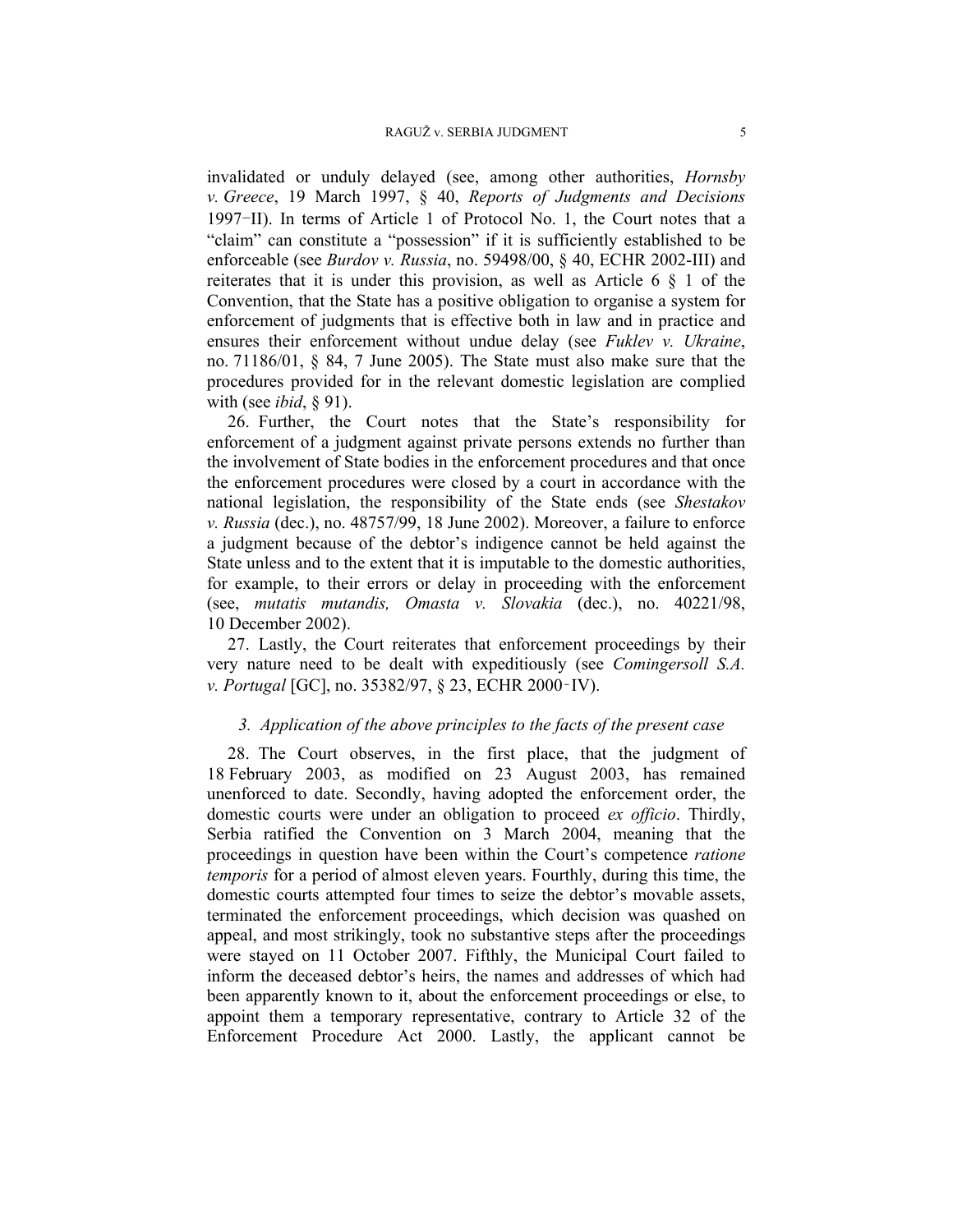reproached for having failed to abide by contradictory instructions of the Municipal Court orders of 16 April and 8 June 2009. The Court therefore considers that the Serbian authorities did not act diligently or take sufficient steps to execute the final judgment of 18 February 2003, as modified on 23 August 2003.

29. There has accordingly been a breach of Article 6 § 1 of the Convention and a separate breach of Article 1 of Protocol No. 1.

#### II. APPLICATION OF ARTICLE 41 OF THE CONVENTION

#### 30. Article 41 of the Convention provides:

"If the Court finds that there has been a violation of the Convention or the Protocols thereto, and if the internal law of the High Contracting Party concerned allows only partial reparation to be made, the Court shall, if necessary, afford just satisfaction to the injured party."

31. In the initial application, the applicant's former representative claimed on behalf of the applicant pecuniary damage in the sum of the amount of the judgment made in his favour on 18 February 2003 by the Municipal Court, namely EUR 2,500 with appropriate interest, plus EUR 2,000 for the costs of civil and enforcement proceedings, EUR 1,500 for non-pecuniary damage and EUR 562.50 for the costs of the proceedings before the Court. In his subsequent sixteen submissions, he requested compensation for pecuniary and non-pecuniary damages and postal expenses in line with the practice of the Court and EUR 1,000 for each of his submissions. Following transmission by the Court of the Government's initial observations, the applicant's newly appointed representative referred to those claims within the time-limit imposed.

32. The Government contested those claims. They argued, in particular, that the claims were not duly specified and should, therefore, be rejected.

## **A. Damage**

33. The Court considers that in the circumstances of the present case the respondent State must ensure, by appropriate means, the full execution of the final Municipal Court judgment of 18 February 2003, as amended on 23 August 2003 (see, *mutatis mutandis*, *EVT Company v. Serbia*, no. 31025/05, § 60, 21 June 2007, and *Krstić v. Serbia*, no. 45394/06, § 94, 10 December 2013).

34. The Court accepts that the applicant has suffered some nonpecuniary loss arising from the breaches found, for which he should be compensated. Making its assessment on an equitable basis, as required by Article 41 of the Convention, the Court awards the applicant EUR 1,500 in this respect, plus any tax that may be chargeable.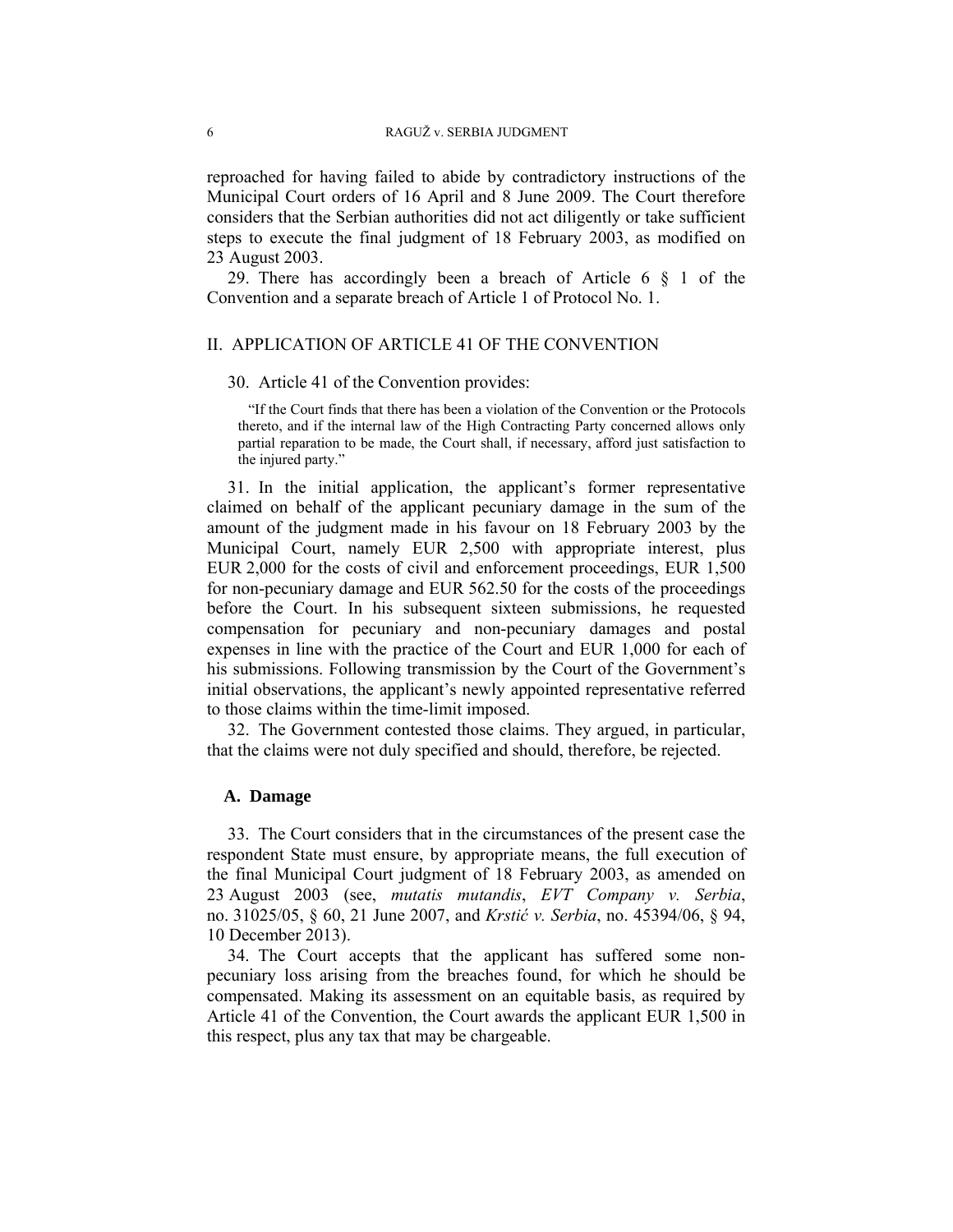### **B. Costs and expenses**

35. According to the Court's case-law, an applicant is entitled to the reimbursement of costs and expenses only in so far as it has been shown that these have been actually and necessarily incurred and are reasonable as to quantum. That is, the applicant must have paid them, or be bound to pay them, pursuant to a legal or contractual obligation, and they must have been unavoidable in order to prevent the violation found or to obtain redress. The Court requires itemised bills and invoices that are sufficiently detailed to enable it to determine to what extent the above requirements have been met (see for example, *Ališić and Others v. Bosnia and Herzegovina, Croatia, Serbia, Slovenia and the former Yugoslav Republic of Macedonia* [GC], no. 60642/08, § 158, ECHR 2014).

36. In the present case, the Court finds that the claim for costs and expenses has not been substantiated and that no itemised bills have been presented in support of it. Consequently, the Court rejects this claim.

# **C. Default interest**

37. The Court considers it appropriate that the default interest rate should be based on the marginal lending rate of the European Central Bank, to which should be added three percentage points.

# FOR THESE REASONS, THE COURT, UNANIMOUSLY,

- 1. *Declares* the application admissible;
- 2. *Holds* that there has been a violation of Article 6 § 1 of the Convention and Article 1 of Protocol No. 1;
- 3. *Holds*

(a) that the respondent State shall ensure, by appropriate means, within three months of the date on which the judgment becomes final in accordance with Article 44 § 2 of the Convention, the full execution of the final Municipal Court judgment of 18 February 2003, as amended on 23 August 2003;

(b) that the respondent State is to pay the applicant, within the same period, EUR 1,500 (one thousand five hundred euros), plus any tax that may be chargeable, in respect of non-pecuniary damage;